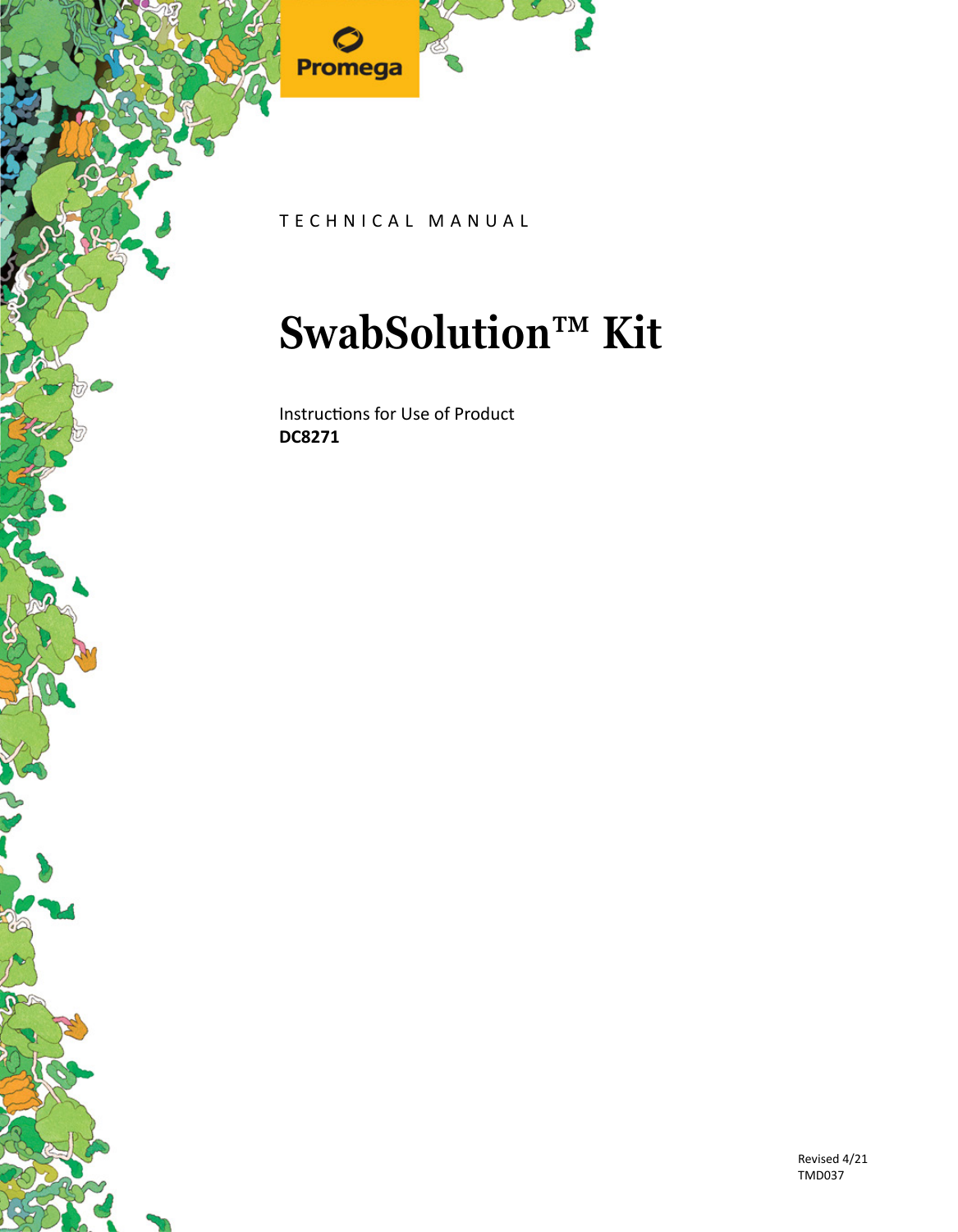## **SwabSolution™ Kit**

**All technical literature is available at: www.promega.com/protocols/ Visit the web site to verify that you are using the most current version of this Technical Manual. E-mail Promega Technical Services if you have questions on use of this system: genetic@promega.com**

## **1. Description**

The SwabSolution™ Kit is used for rapid processing of swabs prior to amplification using PowerPlex® Systems for human STR genotyping. The SwabSolution™ Kit contains SwabSolution™ Reagent, which is used to generate a buccal swab extract that is added to the PowerPlex® System reaction. In addition, the SwabSolution™ Kit contains 5X AmpSolution™ Reagent, which must be added to amplifications with certain PowerPlex® Systems when performing direct amplification of DNA from swabs (see Table 1). These PowerPlex® Systems will not generate a full STR profile from swab extracts without the addition of this 5X AmpSolution™ Reagent.

#### **Table 1. PowerPlex® System Requirement for 5X AmpSolution™ Reagent.**

| <b>PowerPlex<sup>®</sup></b> Systems Requiring<br>5X AmpSolution™ Reagent | <b>PowerPlex® Systems NOT Requiring</b><br>5X AmpSolution™ Reagent |
|---------------------------------------------------------------------------|--------------------------------------------------------------------|
| PowerPlex <sup>®</sup> ESX Fast and ESI Fast                              | PowerPlex <sup>®</sup> Fusion 6C                                   |
| PowerPlex <sup>®</sup> ESX and ESI                                        | PowerPlex <sup>®</sup> Fusion                                      |
| PowerPlex <sup>®</sup> CS7                                                | PowerPlex <sup>®</sup> Y23                                         |
| PowerPlex <sup>®</sup> 16 HS                                              | PowerPlex <sup>®</sup> 21                                          |
| PowerPlex <sup>®</sup> 16                                                 | PowerPlex <sup>®</sup> 18D                                         |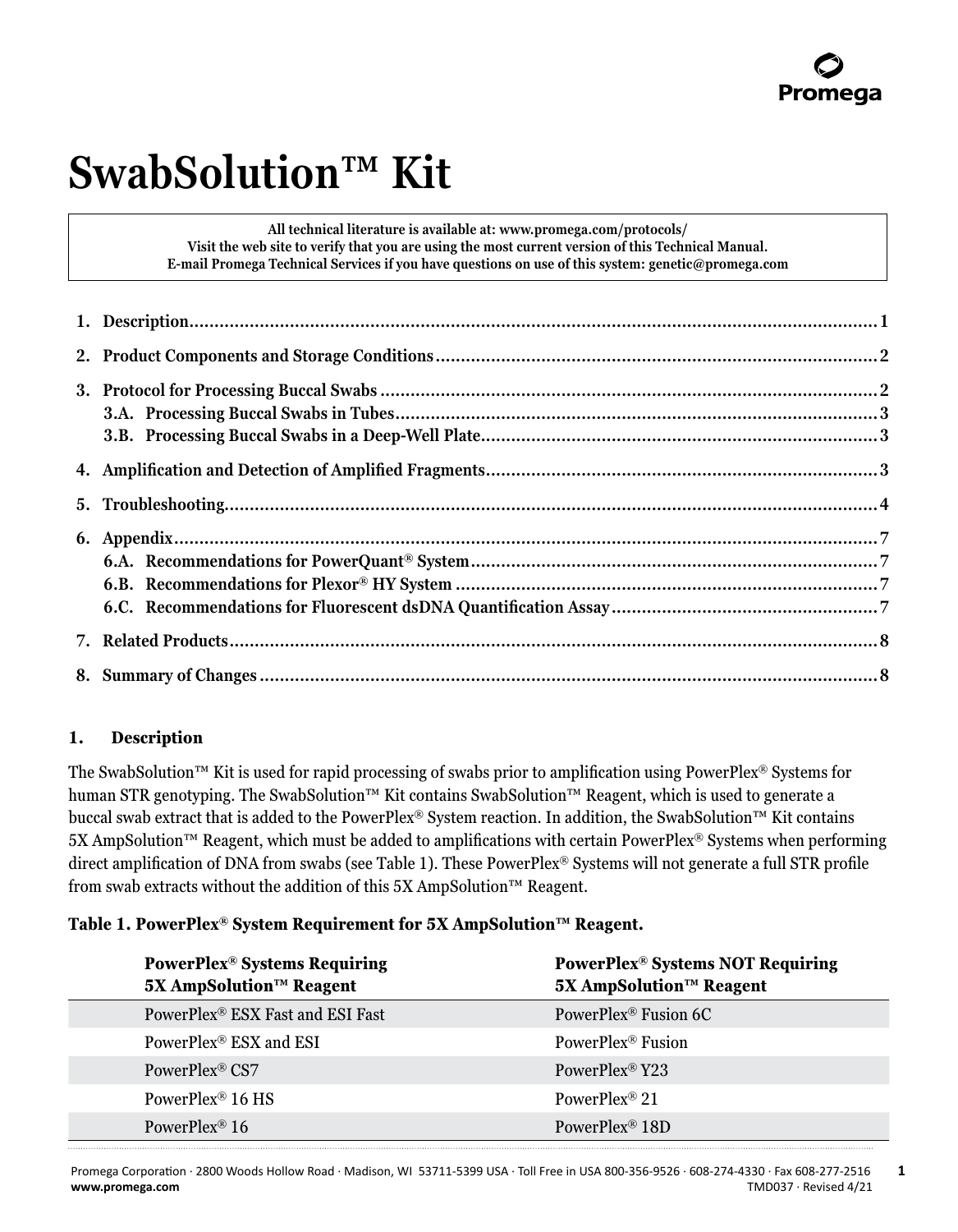<span id="page-2-0"></span>

#### **2. Product Components and Storage Conditions**

| <b>PRODUCT</b>    | <b>SIZE</b>      | <b>CAT.#</b>  |
|-------------------|------------------|---------------|
| SwabSolution™ Kit | 100 preparations | <b>DC8271</b> |

Not For Medical Diagnostic Use. This system contains sufficient reagents to process 100 samples. Includes:

- 100ml SwabSolution™ Reagent
- 500µl 5X AmpSolution™ Reagent

**Storage Conditions:** Upon arrival, thaw the SwabSolution™ Reagent completely in a 37°C water bath and mix by gentle inversion. After thawing, store at +2 $^{\circ}$ C to +10 $^{\circ}$ C. Thaw the 5X AmpSolution™ Reagent completely (in a 37 $^{\circ}$ C water bath or at ambient temperature) and mix by vortexing before storing at +2°C to +10°C. The 5X AmpSolution<sup>™</sup> Reagent may be turbid after thawing or storage at  $+2^{\circ}C$  to  $+10^{\circ}C$ . If this occurs, warm the reagent briefly at 37 $^{\circ}C$ , then vortex until clear. Do not store reagents in the refrigerator door, where the temperature can fluctuate. Storing reagents in the refrigerator door can compromise stability.

The 5X AmpSolution™ Reagent is used for amplification of swab extracts with certain PowerPlex® Systems (see Table 1). This reagent is not required for the PowerPlex® Fusion 6C, PowerPlex® Fusion, PowerPlex® 18D, PowerPlex® 21 and PowerPlex® Y23 Systems.

#### **3. Protocol for Processing Buccal Swabs**

#### **Materials to Be Supplied by the User**

*!*

*!*

*!*

- ClickFit Microtube, 1.5ml (Cat.# V4745), or other 1.5ml microcentrifuge tube with locking cap or screw top or 2.2ml, Square-Well Deep Well Plate (Cat.# V6781)
- heat block set to 70°C for 1.5ml tubes or 90°C for 2.2ml Square-Well Deep Well Plates
- Heat Block Adapter (Cat.# A2661) if processing buccal swabs in a 2.2ml Square-Well Deep Well Plate; the Heat Block Adapter sits on top of the heat block and allows efficient heat transfer to the plate
	- When using the tube format, make sure to use 1.5ml microcentrifuge tubes with locking caps or screw tops, such as ClickFit Microtube, 1.5ml (Cat.# V4745), to ensure that the caps will not open during the 70°C incubation.

When using the 2.2ml Square-Well Deep Well Plate format, set the heat block to 90°C to ensure that the contents of each well reach 70°C.

Do not use an incubator to incubate tubes or plates. Heat transfer is inefficient and will result in poor performance. Only use a heat block to maintain efficient heat transfer.



We highly recommend the use of gloves and aerosol-resistant pipette tips.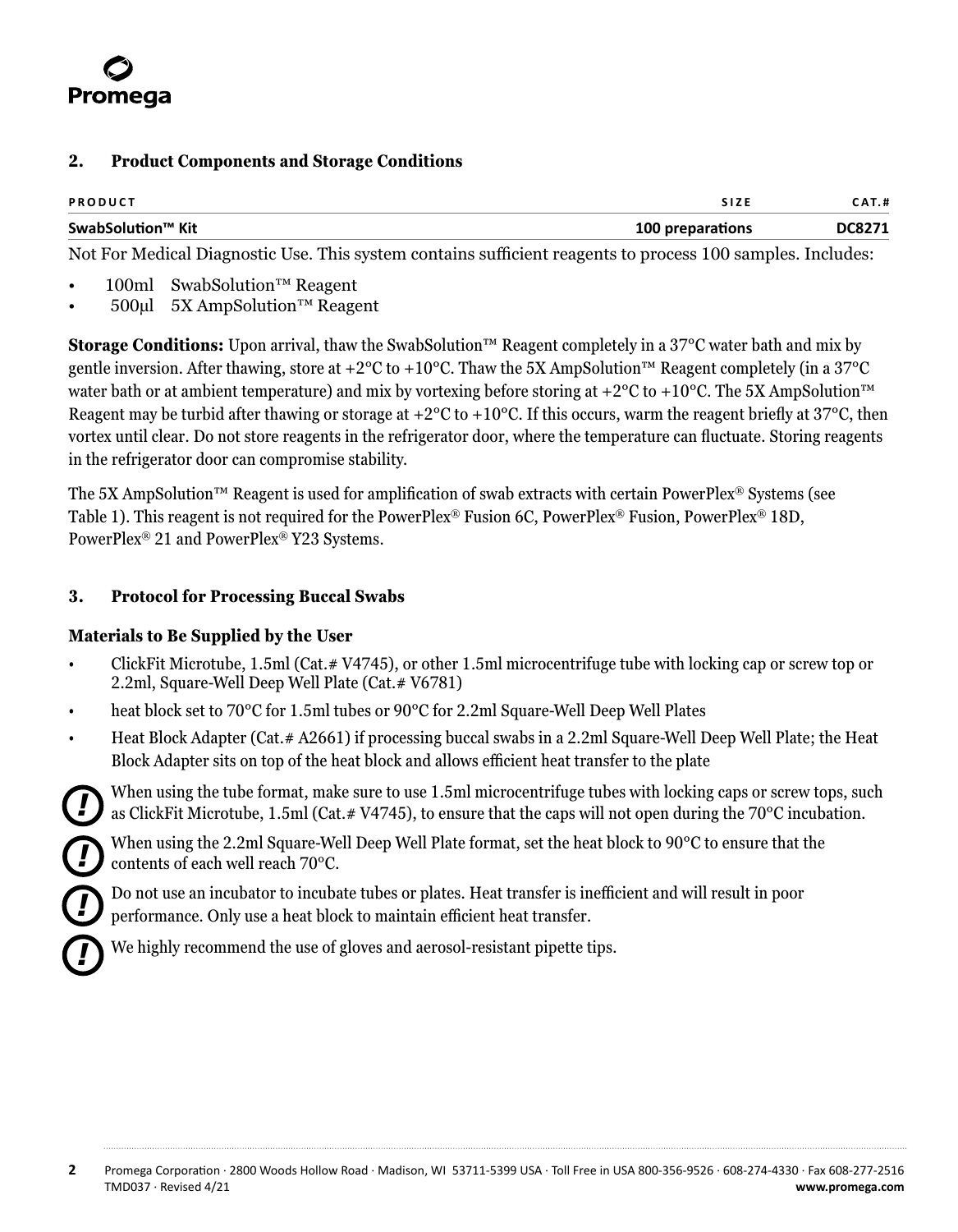

#### <span id="page-3-0"></span>**3.A. Processing Buccal Swabs in Tubes**

- 1. Set a heat block capable of accepting 1.5ml tubes to 70°C. The heat block must reach 70°C prior to the incubation in Step 4.
- 2. Place buccal swab head in a 1.5ml tube.
- 3. Add 1ml of SwabSolution™ Reagent to each buccal swab head. Close the tube.

**Note:** You do not need to vortex after addition of SwabSolution™ Reagent prior to incubation or after the 30-minute incubation is complete.

4. Place tube in heat block, and incubate sample at 70°C for 30 minutes.

**Note:** Buccal swab extracts may be stored at 4°C. In-house stability testing at Promega has shown that DNA can be amplified from extracts that have been stored for 4 years at 4°C.

#### **3.B. Processing Buccal Swabs in a Deep-Well Plate**

- 1. Place the Heat Block Adapter on a heat block that is set to 90°C. The heat block must reach 90°C prior to the incubation in Step 5.
- 2. Place each buccal swab head in an empty well of a 2.2ml Square-Well Deep Well Plate.
- 3. Add 1ml of SwabSolution™ Reagent to each buccal swab head.
- 4. Place the 2.2ml Square-Well Deep Well Plate on the preheated Heat Block Adapter. You do not need to seal the plate.

**Note:** You do not need to vortex after addition of SwabSolution™ Reagent prior to incubation or after the 30-minute incubation is complete.

5. Incubate the 2.2ml Square-Well Deep Well Plate for 30 minutes.

**Note:** Buccal swab extracts may be stored at 4°C. In-house stability testing at Promega has shown that DNA can be amplified from extracts that have been stored for 4 years at 4°C.

#### **4. Amplification and Detection of Amplified Fragments**

Follow the amplification protocol for Direct Amplification of DNA from Swabs and the standard detection protocol in the appropriate PowerPlex® System Technical Manual to amplify DNA from swab extracts and prepare samples for injection on the capillary electrophoresis (CE) instrument.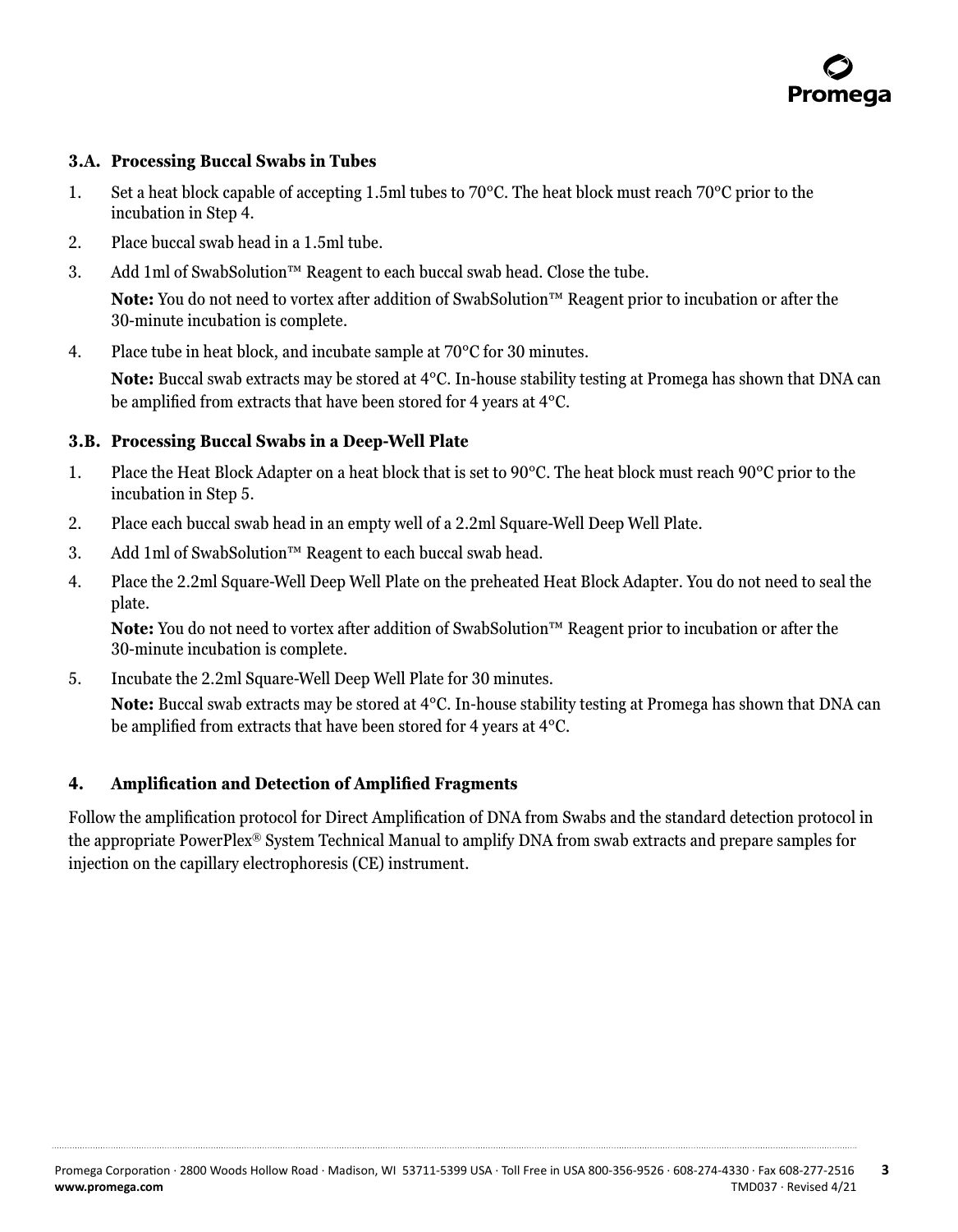#### <span id="page-4-0"></span>**5. Troubleshooting**

The following troubleshooting section is specific for the SwabSolution™ Kit. For additional troubleshooting information pertaining to the specific PowerPlex® System you are using, please refer to the troubleshooting section of that PowerPlex® System Technical Manual, which is available online at: **www.promega.com/protocols/**

For questions not addressed here or in the troubleshooting section of the PowerPlex® System Technical Manual, please contact your local Promega Branch Office or Distributor. Contact information available at: **www.promega.com**. E-mail: **genetic@promega.com**

| <b>Causes and Comments</b>                                                                                                                                                                                                                                                                                                                                                                                                                                                                                                                                                                                                                                                                     |
|------------------------------------------------------------------------------------------------------------------------------------------------------------------------------------------------------------------------------------------------------------------------------------------------------------------------------------------------------------------------------------------------------------------------------------------------------------------------------------------------------------------------------------------------------------------------------------------------------------------------------------------------------------------------------------------------|
| Poor sample deposition. Shedding and collection of donor cells<br>was variable. Increase cycle number.                                                                                                                                                                                                                                                                                                                                                                                                                                                                                                                                                                                         |
| Inactive SwabSolution™ Reagent. Thaw SwabSolution™<br>Reagent completely in a 37°C water bath and mix by gentle<br>inversion. Store thawed SwabSolution <sup>™</sup> Reagent at +2 <sup>o</sup> C to<br>$+10^{\circ}$ C in a refrigerator. Do not store reagents in the refrigerator<br>door, where the temperature can fluctuate. Do not refreeze, as<br>this may reduce activity.                                                                                                                                                                                                                                                                                                            |
| Active SwabSolution™ Reagent carried over from swab extracts<br>into the amplification reaction. Ensure that the heat block has<br>reached 70°C (90°C if using a 2.2ml, Square-Well Deep Well<br>Plate) and samples were incubated for the full 30 minutes.<br>Incubation for shorter time periods may result in incomplete<br>inactivation of SwabSolution™ Reagent. Do not use an<br>incubator to incubate tubes or plates. Heat transfer is inefficient<br>and will result in poor performance. Use only a heat block to<br>maintain efficient heat transfer. We have tested 60-minute<br>incubation times and observed no difference in performance<br>compared to a 30-minute incubation. |
| If using a PowerPlex® System that requires 5X AmpSolution <sup>™</sup><br>Reagent (see Table 1), make sure that the PCR amplification mix<br>contained AmpSolution™ Reagent. Omitting AmpSolution™<br>Reagent from these PowerPlex® System amplification reactions<br>will result in amplification failure.                                                                                                                                                                                                                                                                                                                                                                                    |
| If the positive control DNA supplied with the PowerPlex®<br>System failed to amplify, make sure that the correct amount of<br>positive control DNA was added to the amplification reaction.<br>Due to the reduced cycle numbers used with swab extracts, it is<br>necessary to increase the mass of positive control DNA. Follow<br>the recommendation provided in the appropriate PowerPlex®                                                                                                                                                                                                                                                                                                  |
|                                                                                                                                                                                                                                                                                                                                                                                                                                                                                                                                                                                                                                                                                                |

**4** Promega Corporation · 2800 Woods Hollow Road · Madison, WI 53711-5399 USA · Toll Free in USA 800-356-9526 · 608-274-4330 · Fax 608-277-2516 TMD037 · Revised 4/21 **www.promega.com**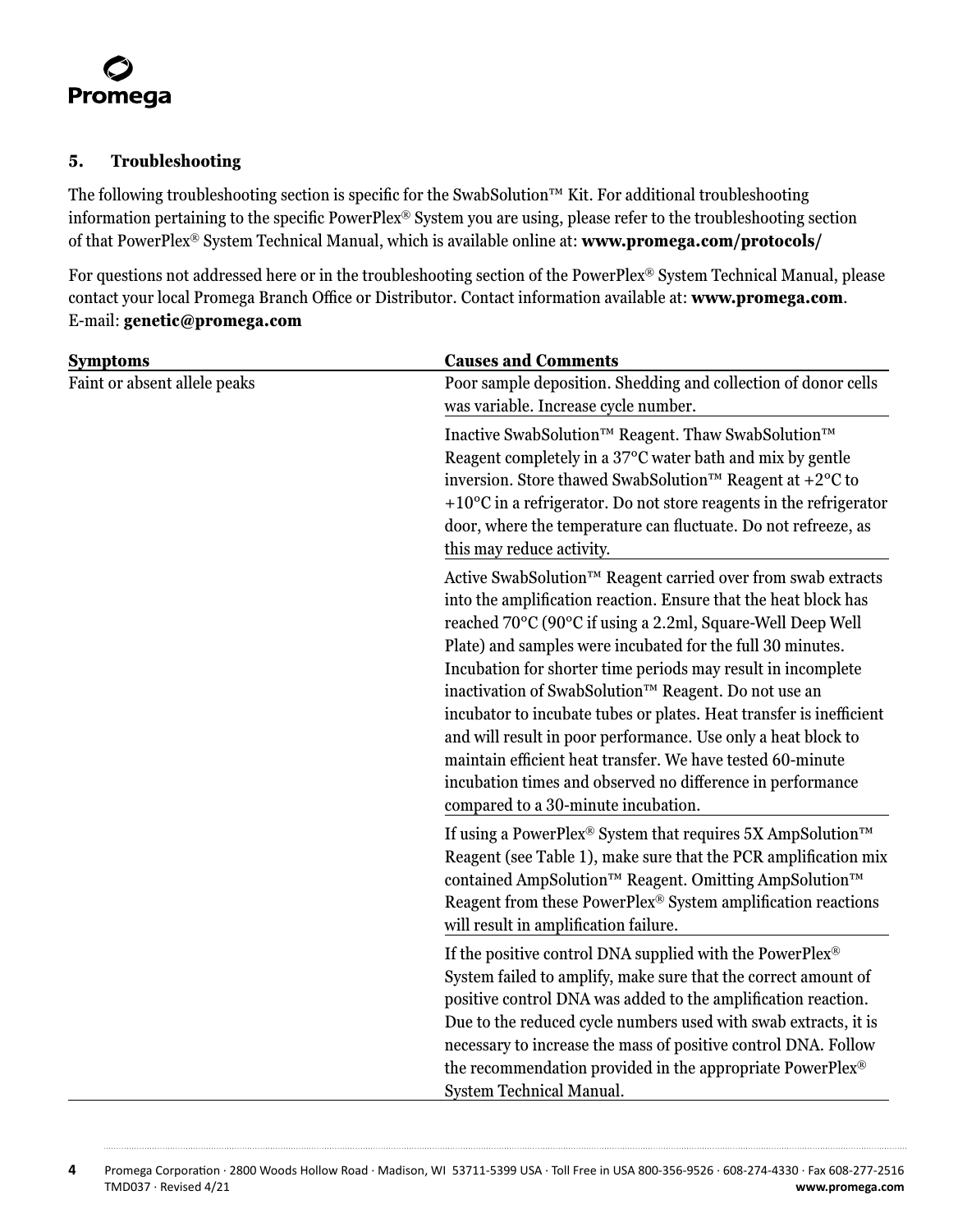

| <b>Symptoms</b>            | <b>Causes and Comments</b>                                                                                                     |
|----------------------------|--------------------------------------------------------------------------------------------------------------------------------|
| Extra peaks visible in one | Swab extract was contaminated. Include a reagent blank as a                                                                    |
| or all color channels      | negative control when processing samples.                                                                                      |
|                            | Artifacts of STR amplification. Amplification of swab extracts                                                                 |
|                            | with high DNA concentrations can result in artifact peaks due                                                                  |
|                            | to overamplification, resulting in saturating signal on the CE                                                                 |
|                            | instrument. Using more than the recommended amount of swab<br>extract as listed in the appropriate PowerPlex® System Technical |
|                            | Manual may result in overamplification and signal saturation. If                                                               |
|                            | signal is saturated, repeat amplification with less swab extract or                                                            |
|                            | reduced cycle number to reduce peak heights. Laboratory<br>optimization and validation are required.                           |
|                            | Artifacts of STR amplification. Too much template DNA can                                                                      |
|                            | result in artifacts that appear one base smaller than the allele.                                                              |
|                            | This is due to incomplete addition of the 3' terminal A residue.                                                               |
|                            | Be sure to perform a final extension step at 60°C after thermal<br>cycling as recommended in the PowerPlex® System Technical   |
|                            | Manual. Repeat the amplification with less swab extract or<br>reduced cycle number.                                            |
|                            |                                                                                                                                |
|                            | Amplification of excess template for a given cycle number<br>resulted in overloading of the capillary upon electrokinetic      |
|                            | injection. Excess DNA in the capillary is difficult to maintain in                                                             |
|                            | a denatured single-stranded state. Some single-stranded DNA                                                                    |
|                            | renatures and becomes double-stranded. Double-stranded DNA                                                                     |
|                            | migrates faster than single-stranded DNA during capillary                                                                      |
|                            | electrophoresis and appears as "shadow" peaks migrating in                                                                     |
|                            | front of the main peaks. If this occurs at a heterozygous locus                                                                |
|                            | it is possible to see two "shadow" peaks that differ in size by                                                                |
|                            | approximately the same distance as the single-stranded alleles.                                                                |
|                            | Repeat the amplification with less swab extract or reduce cycle                                                                |
|                            | number.                                                                                                                        |

. . . . . . . . . .

. . . . . . . . . . .

. . . . . . . . . .

. . . . . . . . . . . . .

. . . . . .

. . . . . . . . . .

. . . . . . . . .

. . . . . . . . . . . .

. . . . . . . . . . . .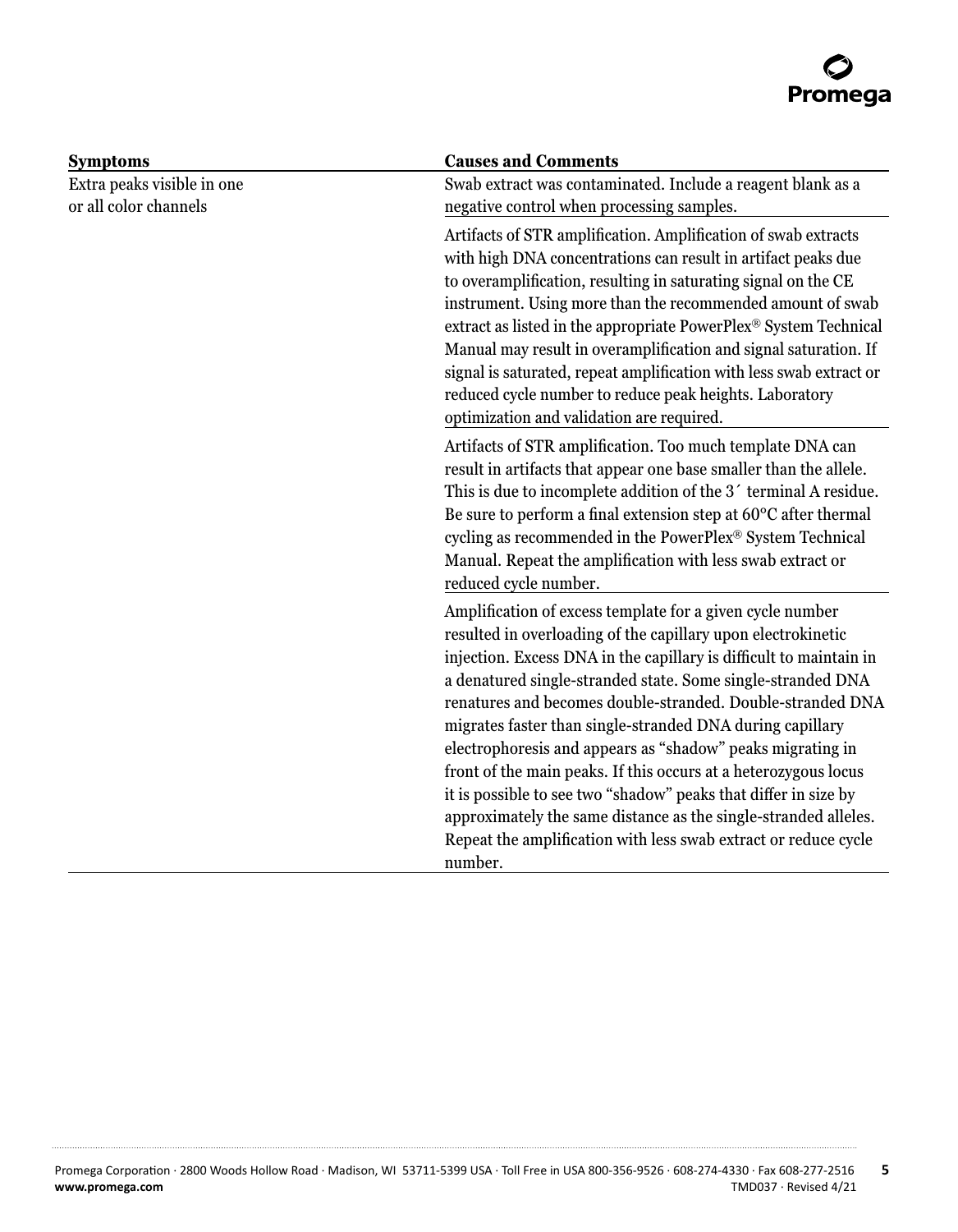# Promega

## **5. Troubleshooting (continued)**

| <b>Symptoms</b>                                          | <b>Causes and Comments</b>                                                                                                                                                                                                                                                                                                                                                                                                                                                                                                                                                                                                                                                                                                           |  |
|----------------------------------------------------------|--------------------------------------------------------------------------------------------------------------------------------------------------------------------------------------------------------------------------------------------------------------------------------------------------------------------------------------------------------------------------------------------------------------------------------------------------------------------------------------------------------------------------------------------------------------------------------------------------------------------------------------------------------------------------------------------------------------------------------------|--|
| Peak height imbalance                                    | Excess DNA in the PowerPlex® System reactions can result in<br>locus-to-locus imbalance within a dye channel such that the<br>peak heights at the smaller loci are greater than those at the<br>larger loci (ski-slope effect). Use less swab extract or reduce<br>cycle number.                                                                                                                                                                                                                                                                                                                                                                                                                                                     |  |
|                                                          | Active SwabSolution™ Reagent carried over from swab extracts<br>into the PowerPlex® System reaction. Larger loci are most<br>susceptible to SwabSolution™ Reagent carryover and will drop<br>out before the smaller loci. Ensure that the heat block has<br>reached 70°C (90°C if using 2.2ml, Square-Well Deep Well<br>Plates) and samples were incubated for the full 30 minutes.<br>Incubation for shorter time periods may result in incomplete<br>inactivation of SwabSolution™ Reagent. Do not use an<br>incubator to incubate tubes or plates. Heat transfer is inefficient<br>and will result in poor performance. Use only a heat block to<br>maintain efficient heat transfer.                                             |  |
|                                                          | Inactive SwabSolution™ Reagent. Thaw the SwabSolution™<br>Reagent completely in a 37°C water bath and mix by gentle<br>inversion. Store thawed SwabSolution <sup>™</sup> Reagent at +2 <sup>o</sup> C to<br>$+10^{\circ}$ C. Do not store reagents in the refrigerator door, where the<br>temperature can fluctuate. Do not refreeze, as this may reduce<br>activity.                                                                                                                                                                                                                                                                                                                                                                |  |
| Extreme variability in sample-<br>to-sample peak heights | There can be significant individual-to-individual variability in<br>the deposition of cells onto buccal swabs. This will appear as<br>variability in peak heights between swab extracts. The extraction<br>process increases the recovery of amplifiable DNA from buccal<br>swabs but does not normalize the amount of DNA present. If<br>variability is extreme, quantify the DNA from the swab extracts<br>using a fluorescence-based double-stranded DNA (dsDNA)<br>quantification method to determine the amount of total DNA<br>or a qPCR-based quantification method for human DNA (see<br>Section 6). The quantification values can be used to normalize<br>input template amounts to minimize variation in signal intensity. |  |

. . . . . . . . .

. . . . . . .

. . . . . . . .

. . . . . . . . . .

. . . . . . . .

. . . . . . . .

. . . . . . . .

. . . . . . . . .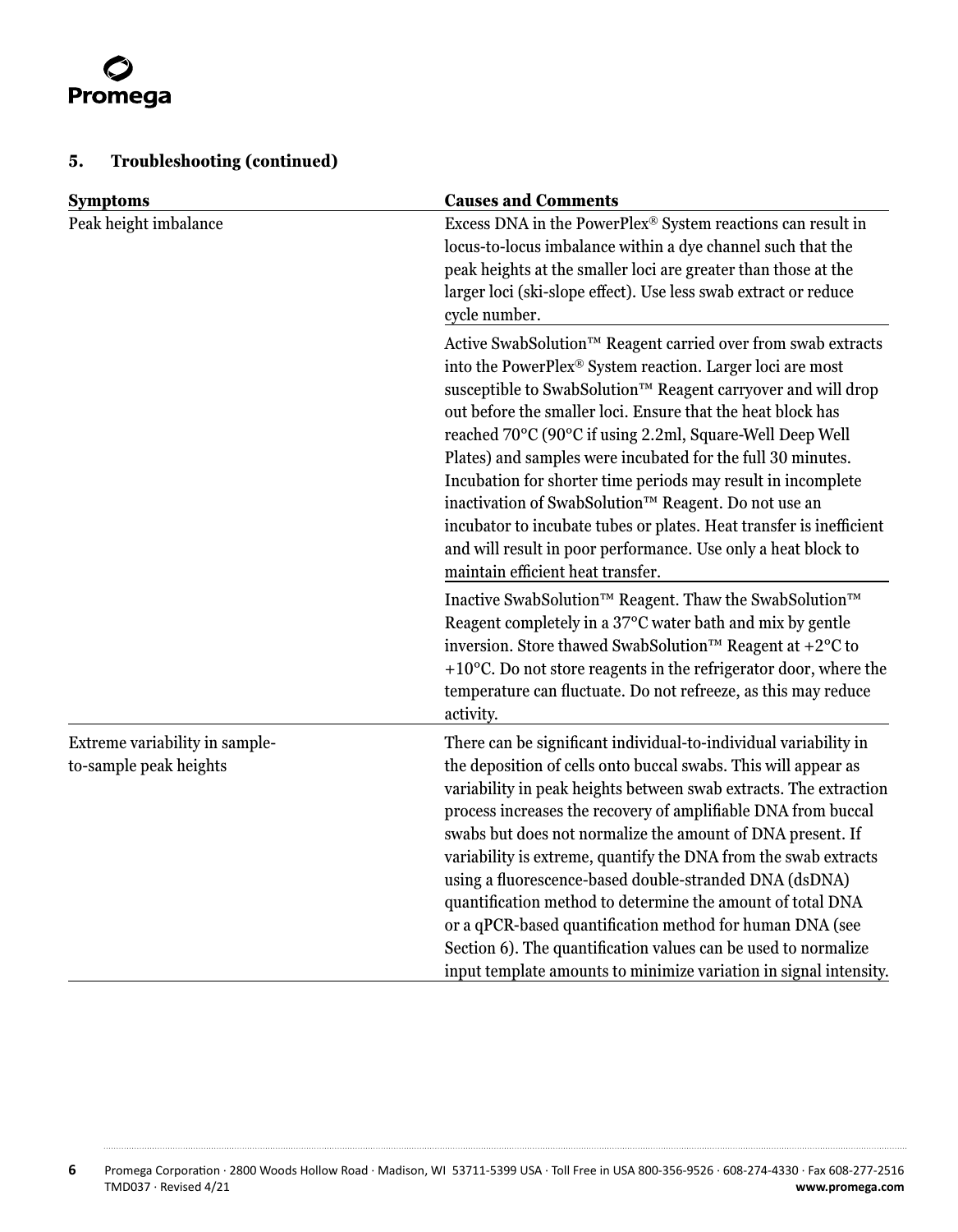

### <span id="page-7-0"></span>**6. Appendix**

The buccal swab extract generated with the SwabSolution™ Reagent may be added directly to a PowerPlex® System reaction. However, some laboratories may wish to quantify DNA to normalize the mass of input DNA. We have evaluated the compatibility of these extracts with human DNA-specific qPCR assays (e.g., Plexor® HY System) and fluorescence-based total DNA quantification assays (e.g., QuantiFluor® dsDNA System and Quant-iT™ PicoGreen® dsDNA Reagent).

#### **6.A. Recommendations for PowerQuant® System**

The amount of human genomic DNA present in buccal swab extracts can be quantified using the PowerQuant® System. Adding 5X AmpSolution™ Reagent to PowerQuant® amplification reactions is not required for quantification using the PowerQuant® System. Follow the protocol in the *PowerQuant® System Technical Manual* #TMD047 without any changes, using 2μl of buccal swab extract per 20μl PowerQuant® System amplification reaction. In addition, the human DNA quality in these extracts can be evaluated using the PowerQuant® data. The ratio of the autosomal-to-degradation target quantification results can indicate whether or not the human DNA is degraded, whereas the ratio of the autosomal-to-Y target quantification results can provide information on the ratio of female-to-male DNA in the sample. The performance of the PowerQuant® IPC target can indicate whether PCR inhibitors are present, which are likely to inhibit downstream STR amplification.

#### **6.B. Recommendations for Plexor® HY System**

The amount of human genomic DNA in buccal swab extracts may be quantified using the Plexor® HY System if 5X AmpSolution™ Reagent is added to the DNA quantification reaction. The SwabSolution™ Reagent will inhibit the qPCR amplification if 5X AmpSolution™ Reagent is not added to the reaction. Include the 5X AmpSolution™ Reagent in the DNA standard curve reactions as well as in the buccal swab extract amplifications. Modify the Plexor® HY reaction mix described in the reaction setup section of the *Plexor*® *HY System Technical Manual* as follows.

| Component                           | <b>Volume per Reaction</b> |
|-------------------------------------|----------------------------|
| Water, Amplification Grade          | 3 <sub>µ</sub>             |
| Plexor® HY 2X Master Mix            | 10 <sub>µ</sub>            |
| Plexor® HY 20X Primer/IPC Mix       | $1\mu$                     |
| 5X AmpSolution <sup>™</sup> Reagent | 4 <sub>µ</sub>             |
| Total volume                        | 18 <sub>µ</sub>            |

Add 2µl of extract to 18µl of Plexor® HY reaction mix to give the final 20µl reaction volume.

#### **6.C. Recommendations for Fluorescent dsDNA Quantification Assay**

Up to 10µl of a buccal swab extract generated with SwabSolution™ Reagent may be added to a 200µl fluorescent dsDNA quantification assay (typically 10µl of DNA sample in 90µl of TE buffer plus 100µl of a 1:200 dilution of the fluorescent dsDNA-binding dye reagent). The volume of swab extract should not exceed 5% of the total reaction volume (>5% reaction volume will interfere with the fluorescent total dsDNA quantification). At this volume of swab extract, DNA concentration is likely to be within the linear range of both the QuantiFluor® dsDNA System and Quant-iT™ PicoGreen® dsDNA Reagent.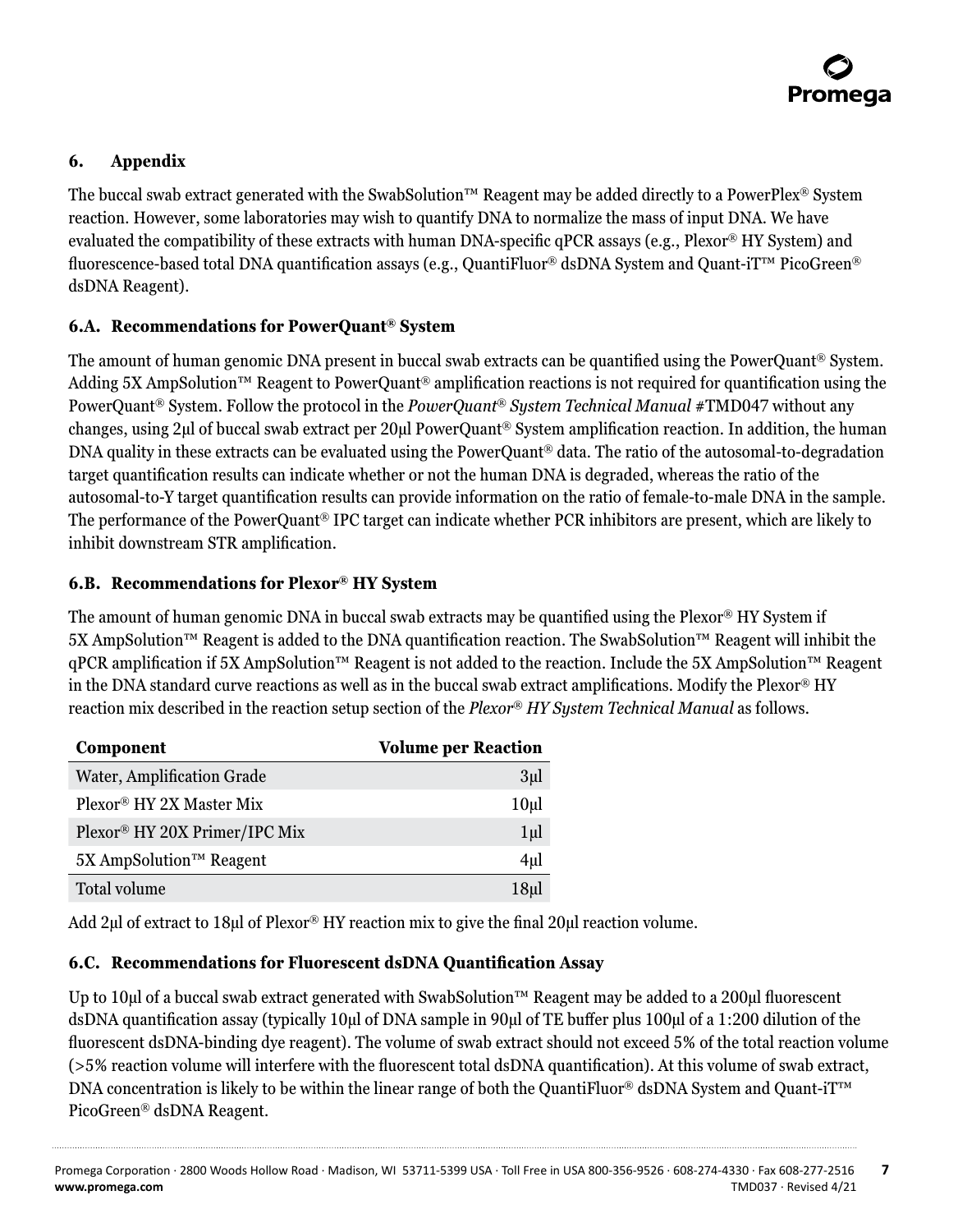<span id="page-8-0"></span>

#### **7. Related Products**

| <b>Product</b>                               | <b>Size</b>    | Cat.#         |
|----------------------------------------------|----------------|---------------|
| PunchSolution <sup>TM</sup> Kit <sup>*</sup> | 100 preps      | DC9271        |
| 5X AmpSolution™ Reagent*                     | $500$ ul       | DM1231        |
| Plexor® HY System*                           | 200 reactions  | DC1001        |
|                                              | 800 reactions  | <b>DC1000</b> |
| PowerQuant <sup>®</sup> System               | 200 reactions  | PQ5002        |
|                                              | 800 reactions  | PQ5008        |
| ClickFit Microtube, 1.5ml                    | $100$ /pack    | V4745         |
| 2.2ml, Square-Well Deep Well Plate           | $50$ /case     | V6781         |
| <b>Heat Block Adapter</b>                    | 1 each         | A2661         |
| QuantiFluor <sup>®</sup> dsDNA System        | 1 <sub>m</sub> | E2670         |

\*Not for Medical Diagnostic Use.

## **8. Summary of Changes**

The following changes were made to the 4/21 revision of this document:

- 1. Inserted new Section 6.A.
- 2. Revised Section 7.
- 3. Updated cover page.

. . . . . . . .

. . . . . . .